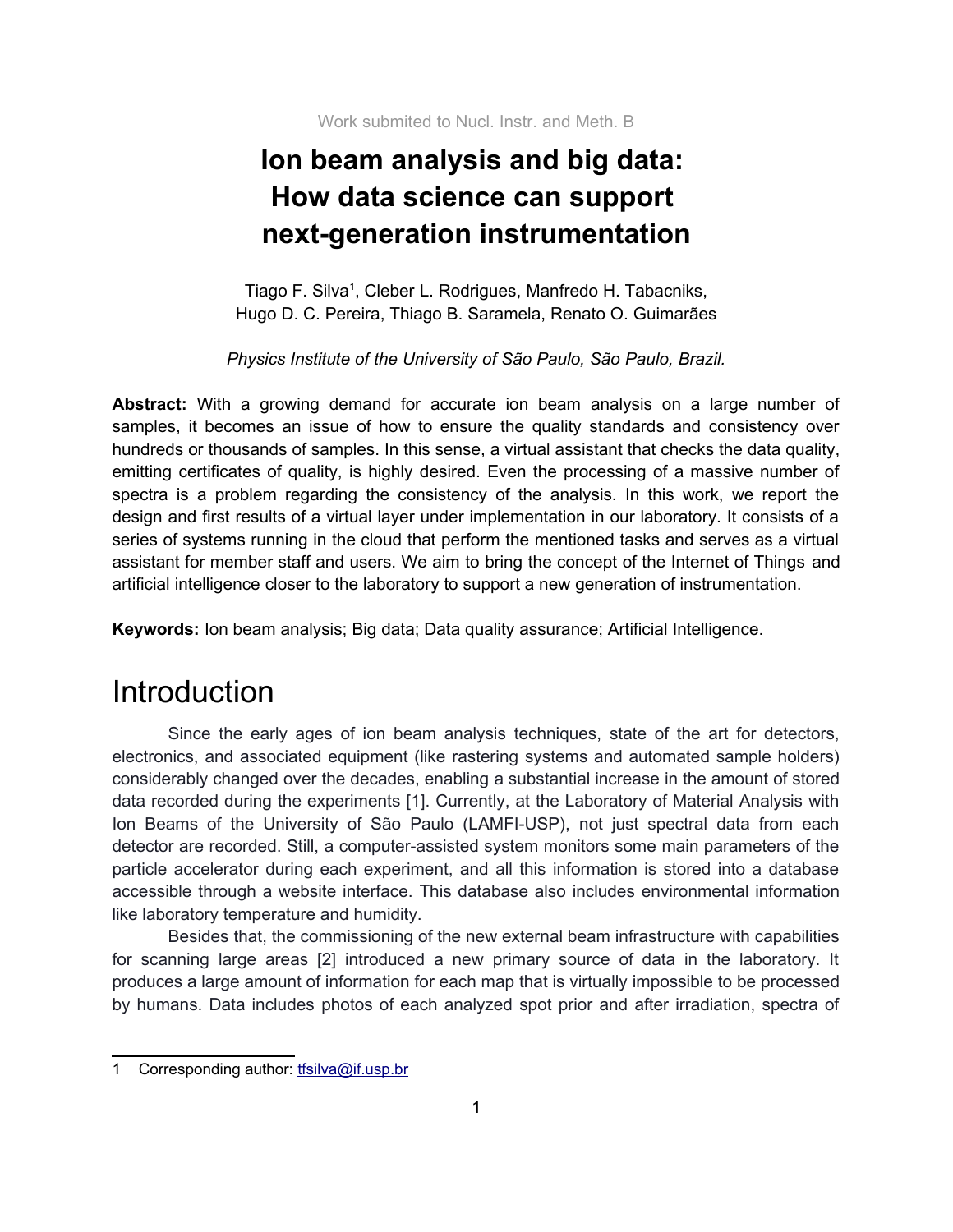visible luminescence, surface coordinates in the XYZ-axis, two x-rays detectors, one gamma detector, the charge normalization information, among others.

In this work, we report the design and partial construction of a software layer in the laboratory infrastructure to pre-process the experimental data, aiming to produce, as quick as possible, useful feedback on the experiment itself, and on the conditions in which the experiment took place.

The system starts with data acquisition software that also does data management, header preparation, and data conversions. Currently, a Data Quality Assurance System (DQAS) is under implementation. The system checks accelerator conditions during every experiment, checks the quality of the spectra, and also checks if there is some correspondence to the header information within the spectra files. If any step presents failure, the system advises the accelerator staff to solve the issue. Additionally, sanity checks are made based on the recorded data, automatically producing reports on the health status of the accelerator and enabling maintenance schedules. All this infrastructure is oriented to provide the user with promptly ready files for a self-consistent analysis through MultiSIMNRA [3].

Regarding spectra processing, the system in the cloud counts with a set of previously trained artificial neural networks to process scattering analysis of some typical and uncomplicated cases. These networks can predict layer thicknesses, composition, and roughnesses according to training sets generated by simulations with SIMNRA [4]. They are automatically triggered when the data is saved in the cloud storage and configured by information inserted by the user when filling the beam time form on our website. Even though ANN is proved as useful in processing nuclear scattering spectra for material analysis [5–8], this is the first report of its implementation in production as part of the analysis routine.

In the particular case of large-area maps, we use machine learning techniques to detect similarities between the pixels automatically. Summing the similar pixels as determined by a clustering algorithm increases statistics and improves detection limits. It also enables the identification of patterns in the recorded spectra, enabling the discovery of the correlation between elements along the mapped area and revealing nuances hardly observed by the naked eye [9]. A similar implementation can be found elsewhere [10].

Our findings support that this approach enhances the user experience and the convenience of data analysis. It brings the concept of the Internet of Things (IoT) closer to the laboratory as a virtual assistant of analysis, opening a wide range of possibilities for new generation instrumentation.

## **Methods**

Aiming at a better efficiency in data management and processing, we designed a cloud system to act as a virtual assistant. This system is composed of three subsystems: one for data acquisition and management, another for quality assurance and performance checks, and the last for spectra processing of more straightforward cases.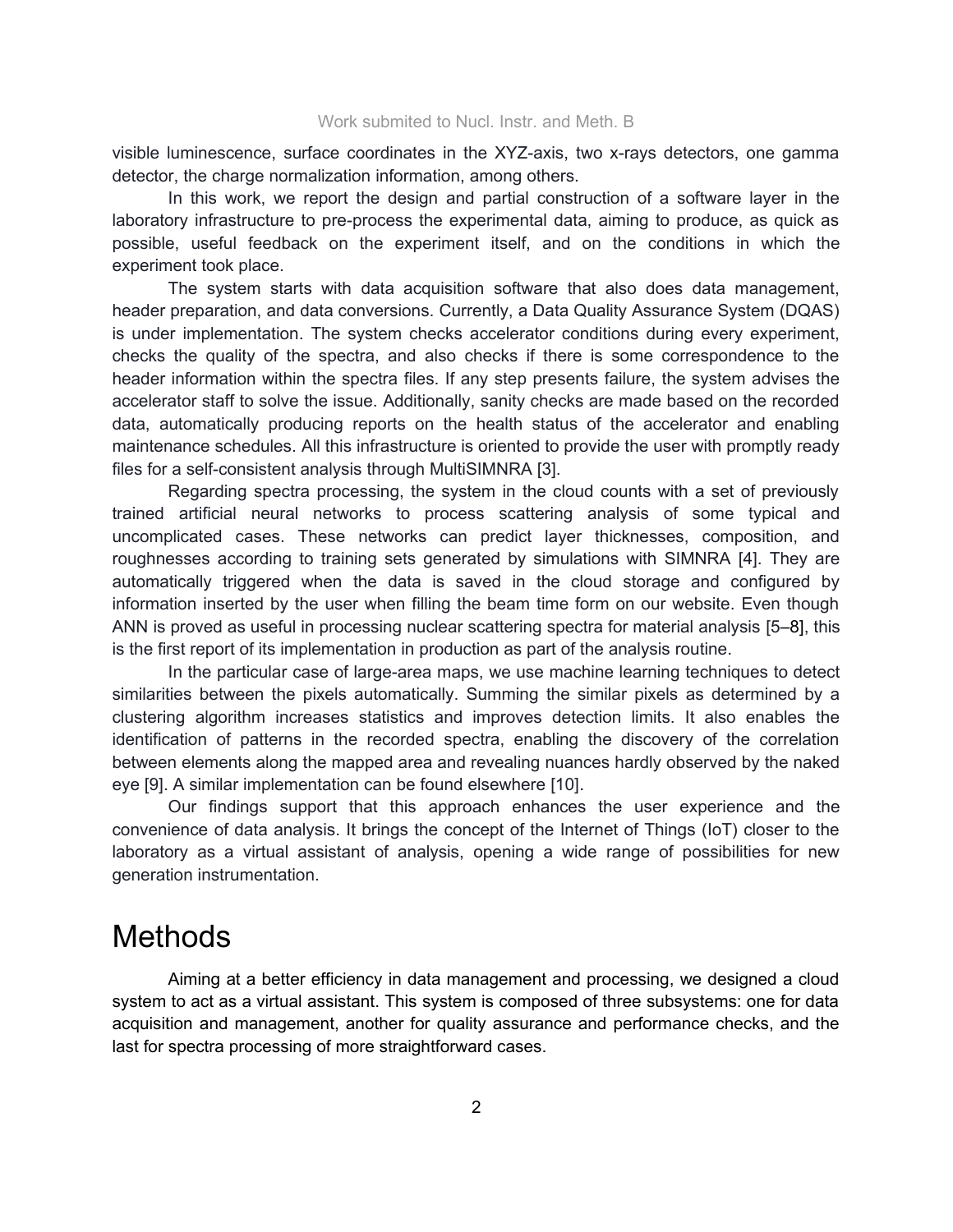This architecture targets the expansion of the data processing capabilities supporting a massive throughput keeping the quality standards regarding traceability and consistency of analysis. As an additional feature, the system can do online processing of the data emiting alerts to the operator if an unusual situation takes place.



Figure 1 – Schematic of the cloud infrastructure and its interaction with physical devices. SSPS stands for Simpler Spectra Processing System, and DQAS stands for Data Quality Assurance System.

### Data acquisition and management

It is in an advanced level of development a custom-made data acquisition software. It supports a scalable architecture of digitizers (currently tested with two 8 channels each CAEN model N6725) working in high count rates. Automatic control of transfer rate of data that takes into account the detector counting rates of each channel and the memory buffer size of the digitizer provides comfortable use of the software, with no overload of the computer CPU, and with adequate refreshing time of the displayed spectra. The software also records the data in list mode enabling histogram reconstructions.

The acquisition software also communicates with a picoammeter (CAENels model AMR549, with 4 channels, 24-bit A/D conversion, up to 26 kHz sampling frequency, and 300 fA resolution), enabling the record of the beam current incident on the target overtime of the experiment. Stop criteria available include total acquisition time and total accumulated charge (calculated by numerical integration of the current signal).

The system performs well with surface barrier detectors (using preamplifiers CAEN model A1422B090F2, 90mV/MeV gain, Cdet < 200pF), and implementation for x-rays detectors is under development. In the present architecture, up to 16 detectors can be monitored, with pulse height analysis by trapezoidal fit method or pulse shape discrimination by charge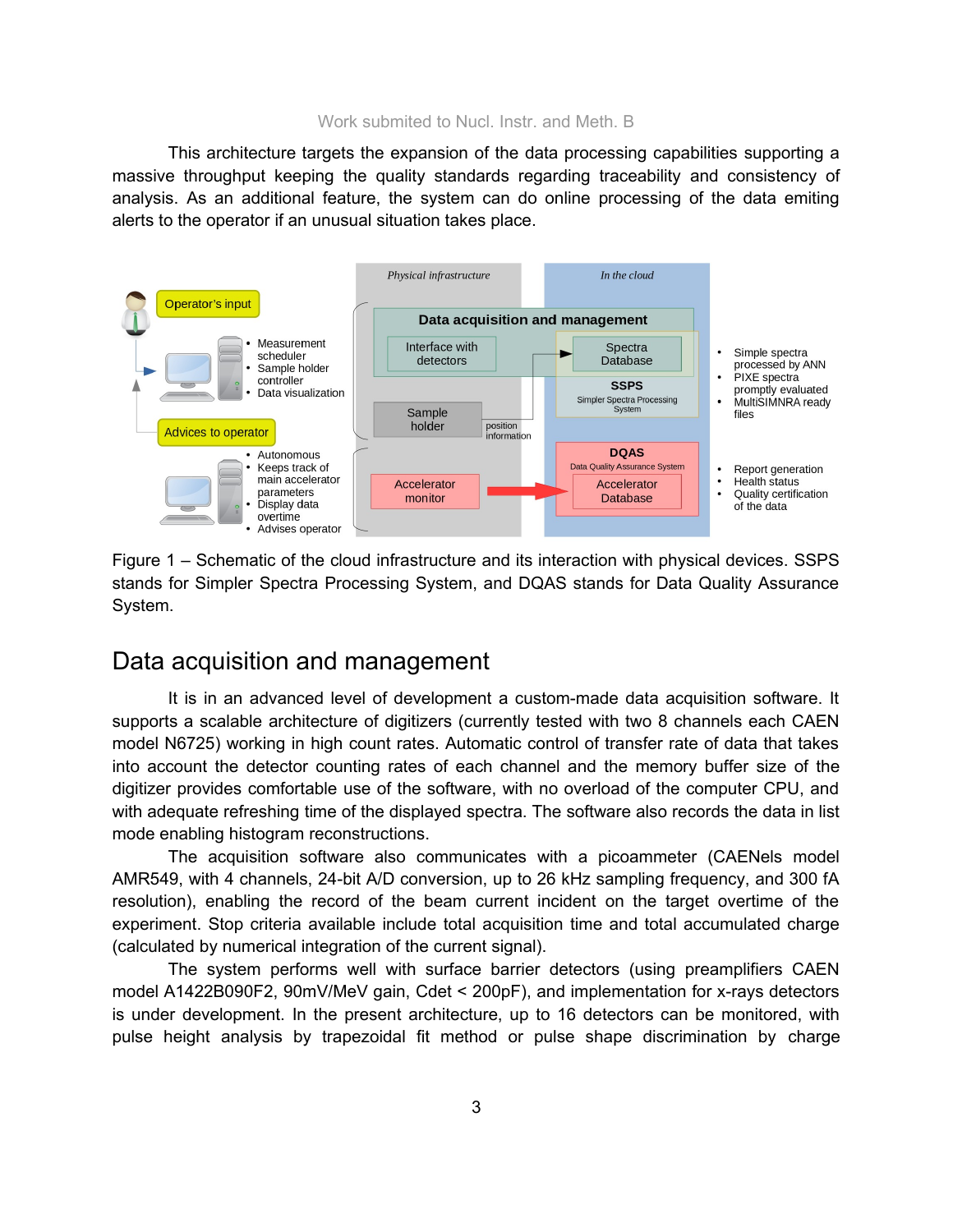integration gates widths method, both as provided by firmware distributed by the digitizer manufacturer.

An additional and essential feature is a TCP server either for remote control of the acquisition or for the remote communication with different subsystems, like sample holders and acquisition scheduler. A schematic of the software architecture is depicted in fig. 2.



Figure 2 – Schematic of the internal structure of the custom made software for data acquisition for the LAMFI-USP facility. Control of rate of data transfer and TCP server for external communication are the main features of the software.

This software also features tools oriented to data management (serial labeling, naming, user history, etc.) and to provide data in formats compatible with the most widely used software (SIMNRA, MultiSIMNRA, NDF, WinAXIL, RUMP, etc.). It also offers to the user with promptly ready files for a self-consistent analysis through MultiSIMNRA [3].

### Data Quality Assurance System (DQAS)

The DQAS is a system that is permanently keeping track of the accelerator conditions. It can process the data and be a source of two types of information: on the conditions of the accelerator overtime of each experiment, and on the health status of the accelerator in a longer time window comparison (weekly or monthly).

The system checks accelerator conditions during every experiment, checks the quality of the spectra, and also checks if there is a correspondence between the header information within the spectra files with the accelerator condition. If any step presents failure, the accelerator staff is advised to solve the issue. Many sorts of solutions can be adopted, ranging from merely fixing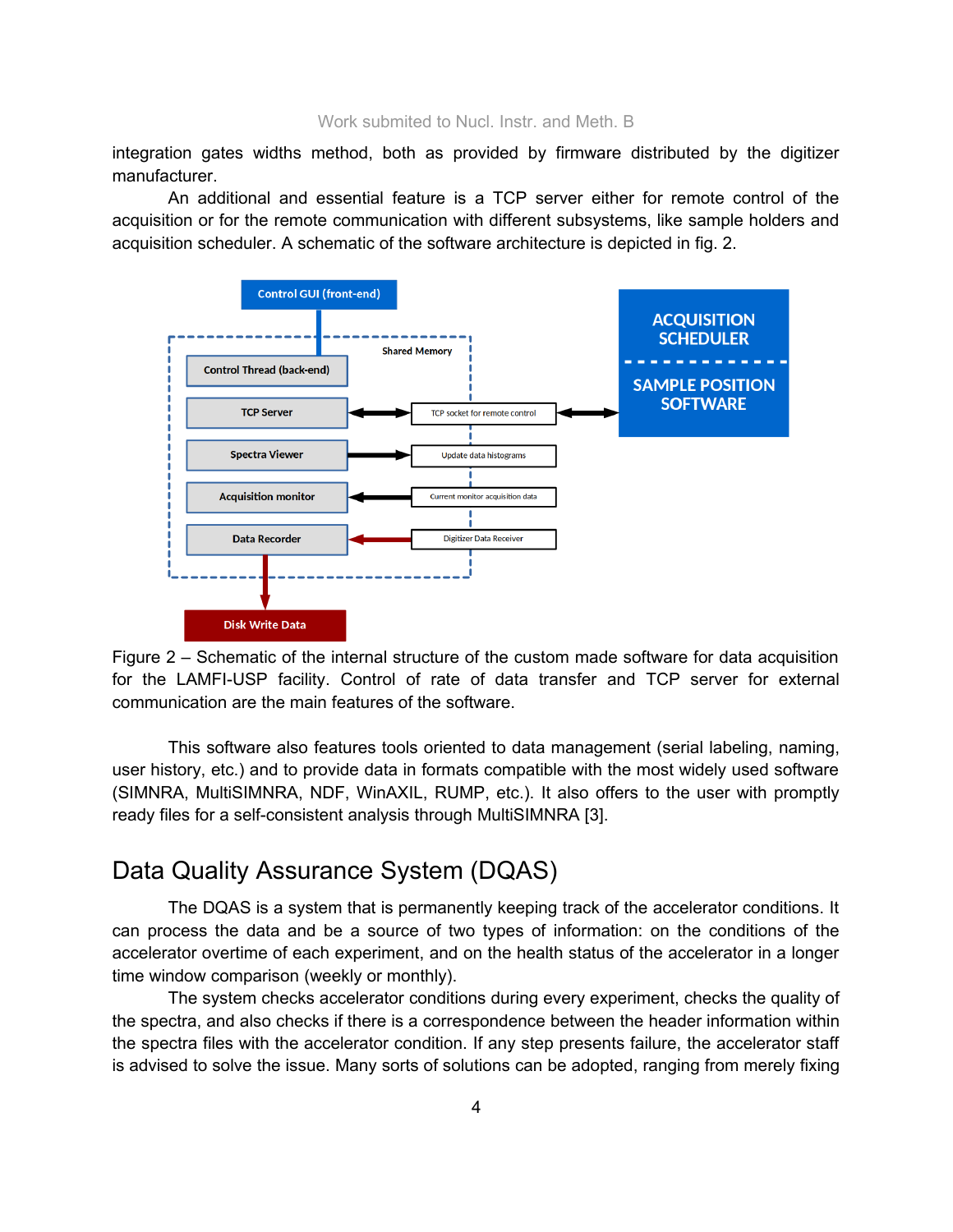the file header (human error), up to the removal of data during specific time windows. Since data in list mode is available for both detectors and beam current (see the previous section), this enables the use of a tool to histogram the data again, removing the defective part, thus minimizing the necessity to repeat the measurement.

Additionally, sanity checks are made based on the recorded data, and reports are generated automatically and periodically on the health status of the accelerator, enabling better maintenance schedules. By comparing the performance indicators over 2 to 6-months time windows, it is possible to detect machine wearing with much more sensitivity than operators' expertise.

### Simple Spectra Processing System (SSPS)

The Simple Spectra Processing System (SPSS) targets the automatic spectra analysis of chronic cases. Some samples have multiple technological interests, and because of that, they are produced in large amounts by many different groups. These samples are analyzed either by nuclear scattering techniques or by PIXE to assess the same characteristics. Such cases demand human resources for spectra interpretation and analysis that could be done in an automated fashion.

The design of SPSS includes the storage of previously trained ANNs and the use of them to process IBA spectra according to the designation. As the generalization capability of each network is limited to a single case, growing the number of trained networks expands the SPSS utility.

For the nuclear scattering cases, the training sets for all ANNs are generated by simulation with SIMNRA with noise added. Thus, one expects that the predictions are consistent with analysis using SIMNRA. The first application results of SPSS were published [11], and comparisons of its performances against human evaluation and evaluation in batch mode are the topic of a different contribution to this conference.

For PIXE analysis, the lack of simulation software avoids the generation of training sets. Currently, it is under intense work in our group the development of simulation software for PIXE that enable PIXE analysis by the SPSS. In fact, few software can perform some PIXE calculation [12,13] in a fashion that does not fit our needs entirely, either because they do not provide the spectra as output, or are not widely available or discontinued.

The system is automatically triggered when the data is saved in the cloud storage and configured by information inserted by the user when filling the beam time form on our website. Even though ANN is proved as useful in processing nuclear scattering spectra for material analysis [6], this is the first report of its implementation in production as part of the analysis routine.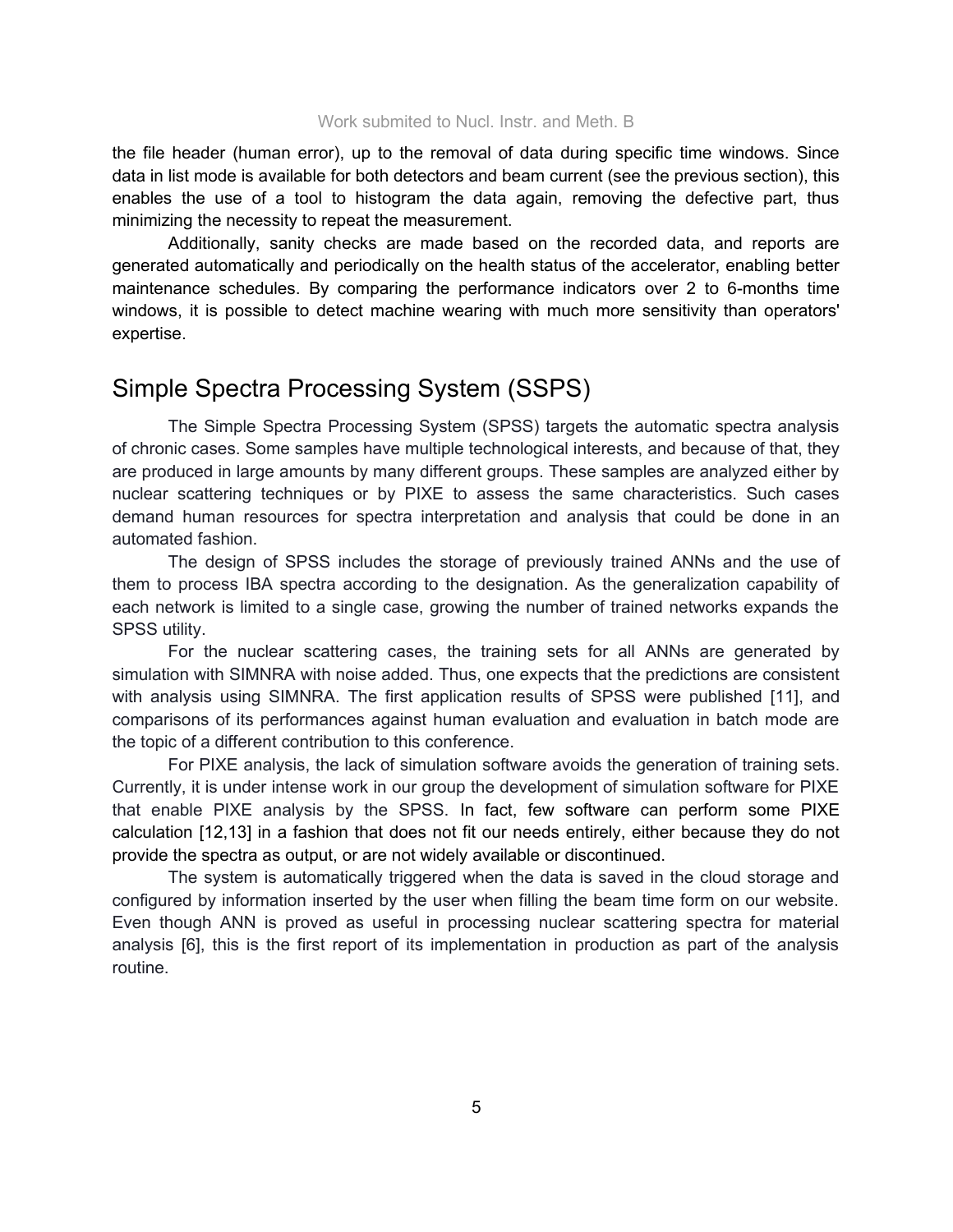### Machine learning for mappings

Machine learning tools have been adopted to process data of the large-area mapping device [9]. The designed cascade of algorithms can find similar regions (within a certain level of statistical significance) and sum the spectra of each pixel included in this region. It is useful by one side since this procedure improves the detection limit of the technique. On another side, this feature is only available in an average assessment of the concentration of the elements all over particular regions.

The algorithms are also useful in finding correlations over the spatial distribution of elements and detect different contributions to the spectra coming from different components that form the object under analysis. It is an essential outcome since the components can correlate with different material phases, separating contributions from different pigments, paintings, glaze, tissue, layers, among other possibilities, depending on the context of analysis.

A detailed description of the procedure adopted is reported elsewhere [9].

## Results and discussion

Here we present some results of the DQAS. The automatic system to generate monthly reports on the accelerator status is able to process de database searching for unusual situations. Fig. 3 shows the results of the spark counting algorithm, which counts the average number of sparks per working day over the whole dataset. It is possible to observe a systematic increase in the number of sparks during the year of 2019. It was related to an  $SF_6$  leakage problem, that reduced the electric insulation. With the problem solved, the number of sparks returned to normal, as indicated in the last bar of the plot.



Figure 3 – Average number of sparks in the accelerator terminal per working day (AVGPWD). A systematic increase of sparks during the year of 2019 was related to a leakage problem of the  $SF<sub>6</sub>$  insulating gas.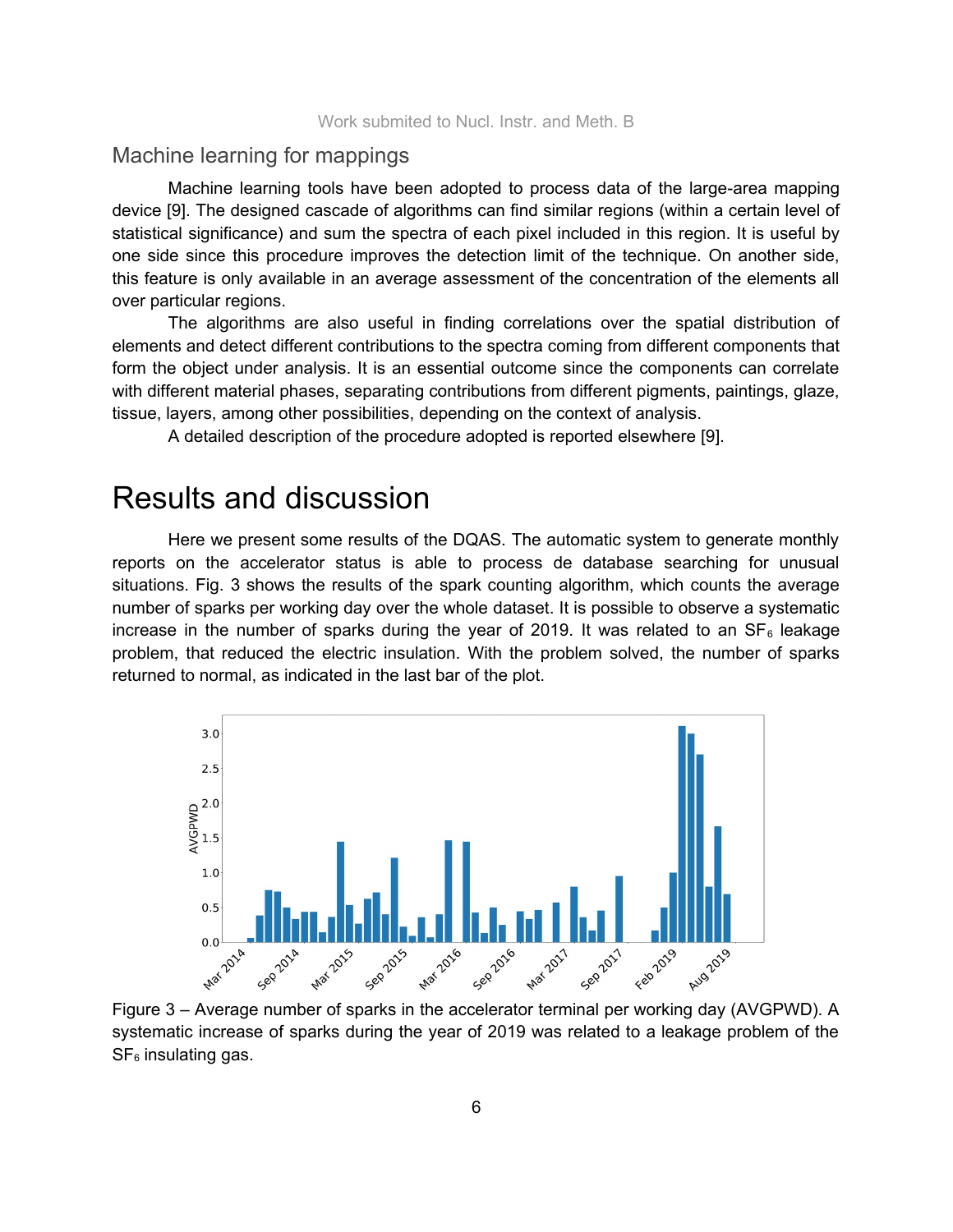Fig. 2 shows a histogram of the ratio for the measured electrical currents that flow through the two columns of resistors that connect the terminal to the ground potential. The expected value is unity, but the residue accumulation from the  $SF<sub>6</sub>$  decomposition induces change on this value. This accumulation occurs mostly on top of the column on the side of the Van der Graaf generator. Two consecutive months are presented (black and red) for comparison. The red one shows a small tendency for higher values, indicating a possible increment on the deposits together with the  $SF<sub>6</sub>$  decomposition.



Figure 4 – Histograms of the ratio of the measured electrical currents that flow thru the two columns of resistors that connects the high voltage terminal to the ground potential.

The SPSS has been already utilized to process a massive number of RBS spectra. A study evaluating the performance of SPSS and the use of Artificial Neural Networks to process IBA spectra is presented in a different contribution to this proceeding. Its performance was compared against the human evaluation, and the use of a classical algorithm for optimization running in batch mode. Our findings revealed ANN (thus SPSS too) as more accurate when compared to the human evaluation, and is more efficient (in terms of shorter computing time) when compared with the optimization in batch mode for the case of a massive number of spectra (hundreds or thousands of spectra). The accuracy of SPSS and the batch mode are comparable.

The routines and the cascade of algorithms applied to process PIXE data on mappings are presented in [9].

## **Conclusions**

We reported the design of a virtual system to process the data produced in an IBA laboratory. The system is designed to be an assistant to the member staff and users.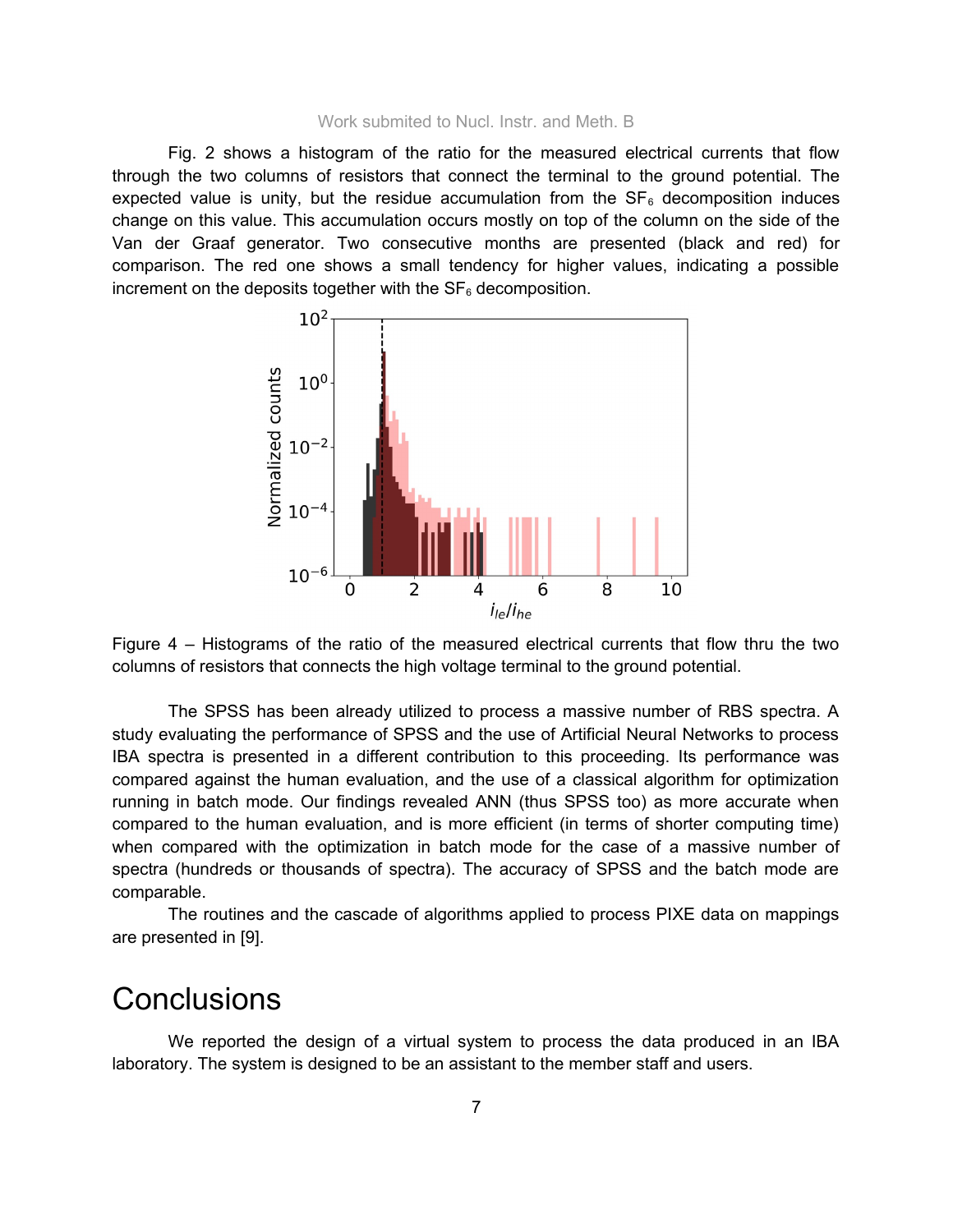On its stage of development, DQAS proved to be efficient in detecting abnormal conditions of operation of the accelerator. The spectra quality check and the automatic generation of reports are under implementation.

The SPSS has been used to process a massive number of spectra by employing ANNs. Its performance and efficiency evaluations are reported in a separate contribution to this proceeding.

As a perspective of work, we aim the systems working together autonomously. The evaluation of PIXE measurements by SPSS is also in our plans.

### Acknowledgments

The authors acknowledge the financial supported of University of São Paulo.

## References

- [1] C. Jeynes, R. P. Webb, and A. Lohstroh, "Ion Beam Analysis: A Century of Exploiting the Electronic and Nuclear Structure of the Atom for Materials Characterisation," *Rev. Accel. Sci. Technol.*, vol. 04, no. 01, pp. 41–82, Jan. 2011, doi: 10.1142/S1793626811000483.
- [2] T. F. Silva *et al.*, "Elemental mapping of large samples by external ion beam analysis with sub-millimeter resolution and its applications," *Nucl. Instrum. Methods Phys. Res. Sect. B Beam Interact. Mater. At.*, vol. 422, pp. 68–77, May 2018, doi: 10.1016/j.nimb.2018.03.006.
- [3] T. F. Silva *et al.*, "MultiSIMNRA: A computational tool for self-consistent ion beam analysis using SIMNRA," *Nucl. Instrum. Methods Phys. Res. Sect. B Beam Interact. Mater. At.*, vol. 371, pp. 86–89, Mar. 2016, doi: 10.1016/j.nimb.2015.10.038.
- [4] M. Mayer, "Improved physics in SIMNRA 7," *Nucl. Instrum. Methods Phys. Res. Sect. B Beam Interact. Mater. At.*, vol. 332, pp. 176–180, Aug. 2014, doi: 10.1016/j.nimb.2014.02.056.
- [5] A. Vieira, N. P. Barradas, and C. Jeynes, "Error performance analysis of artificial neural networks applied to Rutherford backscattering," *Surf. Interface Anal.*, vol. 31, no. 1, pp. 35– 38, Jan. 2001, doi: 10.1002/sia.949.
- [6] N. P. Barradas and A. Vieira, "Artificial neural network algorithm for analysis of Rutherford backscattering data," *Phys. Rev. E*, vol. 62, no. 4, pp. 5818–5829, Oct. 2000, doi: 10.1103/PhysRevE.62.5818.
- [7] J. Demeulemeester *et al.*, "Artificial neural networks for instantaneous analysis of real-time Rutherford backscattering spectra," *Nucl. Instrum. Methods Phys. Res. Sect. B Beam Interact. Mater. At.*, vol. 268, no. 10, pp. 1676–1681, May 2010, doi: 10.1016/j.nimb.2010.02.127.
- [8] J. Demeulemeester *et al.*, "On the growth kinetics of Ni(Pt) silicide thin films," *J. Appl. Phys.*, vol. 113, no. 16, p. 163504, Apr. 2013, doi: 10.1063/1.4802738.
- [9] T. F. Silva, G. F. Trindade, and M. A. Rizzutto, "Multivariate analysis applied to particle‐ induced X-ray emission mapping," X-Ray Spectrom., vol. 47, no. 5, pp. 372–381, Sep. 2018, doi: 10.1002/xrs.2953.